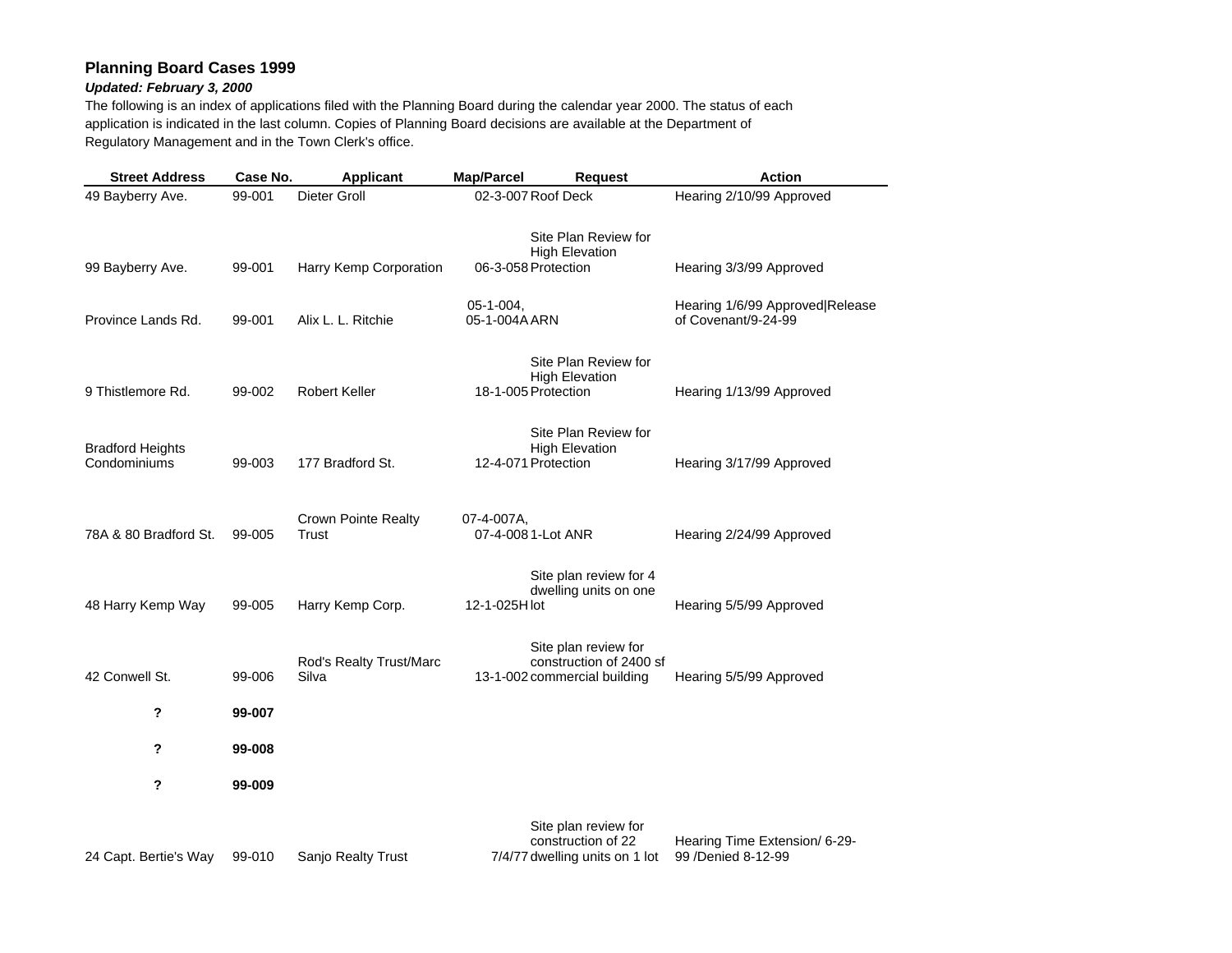| 32 Conwell St.                                         | 99-013           | <b>Edward Malone</b>              | 12-3-023 Dwelling Units                               | Hearing/Time Extension<br>8/26/99 Time Extension/9-24-<br>99 Approved/10-25-99 |
|--------------------------------------------------------|------------------|-----------------------------------|-------------------------------------------------------|--------------------------------------------------------------------------------|
| 35 Conwell St.                                         | 99-014           | <b>Edward Malone</b>              | 13-1-006 Dwelling Units                               | Hearing/Time Extension 8/26/99 <br>Time Extension/9-24-99<br>Approved/10/13/99 |
|                                                        | 99-015           |                                   |                                                       |                                                                                |
|                                                        | 99-016           |                                   |                                                       |                                                                                |
|                                                        | 99-017           |                                   |                                                       |                                                                                |
| Harry Kemp Way                                         | 99-018           | Harry Kemp Corp.                  | Subdivision not needing<br>13-1 review                | Hearing/Approved 7/7/99                                                        |
| Bradford St.                                           | 99-019           | Dana Berry                        | Subdivision not needing<br>17-1-026 review            | Hearing/Approved 7/27/99                                                       |
| 4-9 Young's Ct                                         | 99-020           | William Reis                      | Subdivision not needing<br>12/4/73 review             | Hearing/Approved 7/27/99                                                       |
| 291 Commercial St.                                     | 99-021           | <b>Edward Patten</b>              | <b>Commercial Business</b><br>11-3-016 Retail         | Hearing/Time Extension<br>8/26/99/Approved 12/8/99                             |
| 37R & 39 Captain<br>Bertie's Way<br>572 Commercial St. | 99-022<br>99-023 | Cathy Meads<br>Jacqueline McGrath | Subdivision<br>15-3-043 Site Plan Review              | Hearing/Approved 8-27-99<br>Withdrawn/9/20/99                                  |
| 3 Telegraph Hill                                       | 99-024           | <b>William Rogers</b>             | Site Plan Review High<br>6-1/20-A Elevation           | Approved/9-29-99                                                               |
| 83 Shank Painter Rd.                                   | 99-025           | <b>Tom Boland</b>                 | Dwelling<br>Units/Commercial<br>7-3/2B Accommodations | Approved/10-25-99                                                              |
| 10 Telegraph Hill                                      | 99-026           | <b>William Rogers</b>             | Site Plan Review High<br>6-1/20-E Elevation           | Time extension/9-24-<br>99 Approved/10-25-99                                   |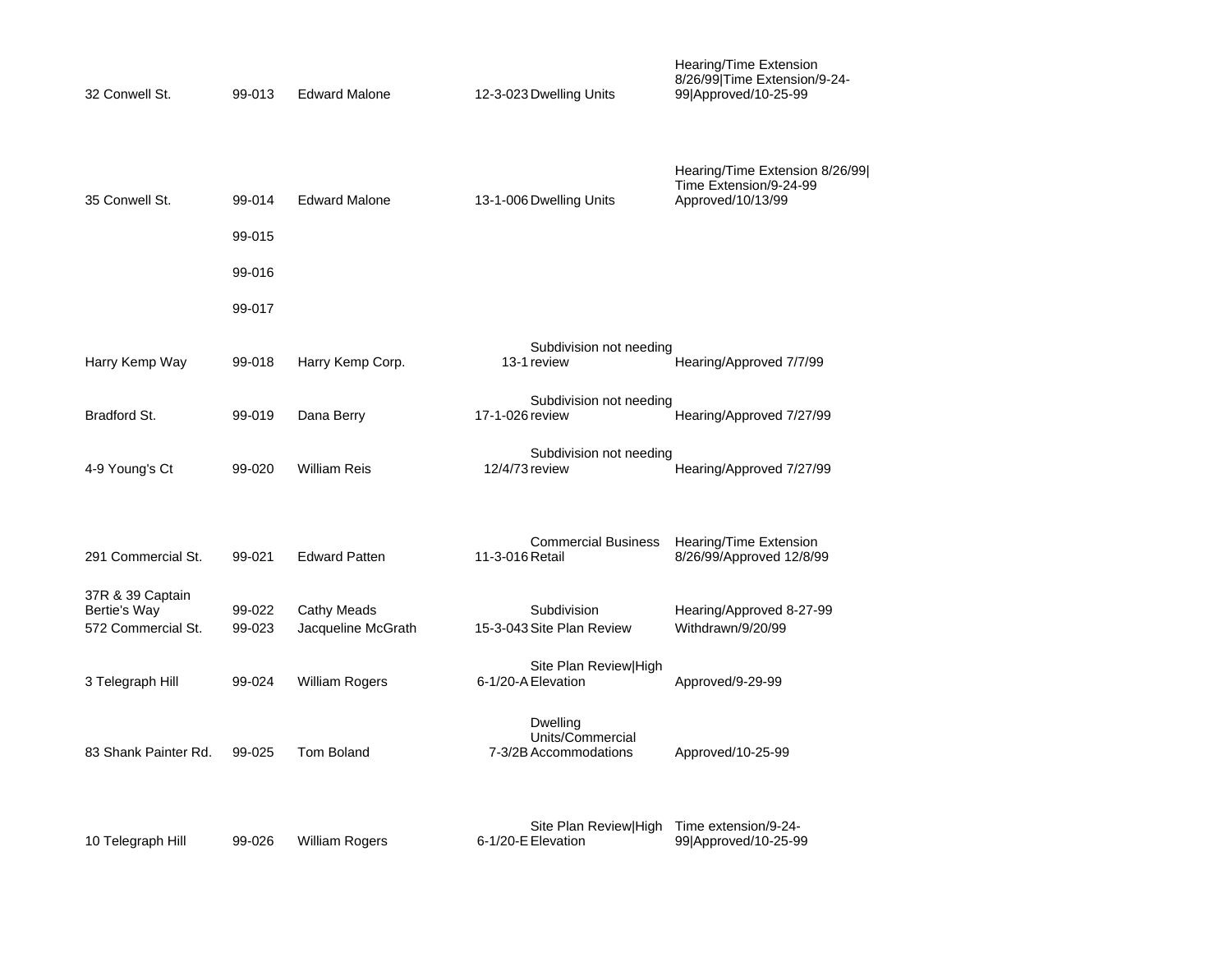| 428 Commercial              | 99-027 | Ann Maguire           | 12/4/30 Unit addition                             | Approved/10-12-99                       |                  |
|-----------------------------|--------|-----------------------|---------------------------------------------------|-----------------------------------------|------------------|
| 684 Commercial St.          | 99-028 | Locke Family Trust    | 17-1-37 Preliminary Subdivision Approved/12-17-99 |                                         |                  |
| 9 Telegraph Hill            | 99-029 | <b>Orland Realty</b>  | 6-1-20D High elevation                            | Approved/11-9-99 Corrected 11-<br>16-99 |                  |
| 22 Commercial St.           | 99-030 | John A. Leith         | Subdivision not needing<br>5/3/14 review          |                                         |                  |
| 50 Harry Kemp Way           | 99-031 | <b>William Reis</b>   | 13-1/256 Section 3150                             | Approved/11-9-99                        | Note:            |
| 54-58 Harry Kemp Way 99-032 |        | <b>William Reis</b>   | 13-1-D, E&F Section 3150                          | Approved/11-9-99                        | All <sub>3</sub> |
|                             |        |                       |                                                   | Time extension/12-2-99   Approved       |                  |
| 52 Harry Kemp Way           | 99-033 | <b>William Reis</b>   | 13-1/25A Section 3150                             | 12-17-99                                | together         |
| 24 Capt. Bertie's Way       | 99-034 | Sanjo Realty Trust    | 7/4/77 High elevation                             | Approved/11-9-99                        |                  |
| 7 Miller Hill Rd            | 99-035 | Greg Russo            | 12-4-123 High elevation                           | Approved/10-25-99                       |                  |
| 83 Shank Painter Rd.        | 99-036 | John McElwee          | 7-3-23 & 23B Non Sub                              | Approved/10-12-99                       |                  |
| 28 Bradford St.             | 99-037 | <b>Terry Welch</b>    | 06-4-133 High elevation                           | Approved/11-9-99                        |                  |
| 7 Telegraph Hill            | 99-038 | William N. Rogers     | 6-1-20C High elevation                            | Approved/11-22-99                       |                  |
| 20A Commercial St.          | 99-039 | William Rogers        | 5-3/13 High elevation                             | Approved/4/12/00                        |                  |
| 3 King's Way                | 99-040 | Thomas Edwards        | 7-2-078 Non Sub                                   | Approved/12-8-99                        |                  |
| 428 Commercial              | 99-041 | <b>William Rogers</b> | Combine 2 parcels                                 | Approved/2/3/2000                       |                  |
| 194 Bradford St.            | 99-042 | Frances D. Francis    | 12-4-141 ANR                                      | Approved/2/3/2000                       |                  |
| 54-58 Commercial St.        | 99-043 | William Rogers        | Non Sub                                           | Approved/2/3/2000                       |                  |